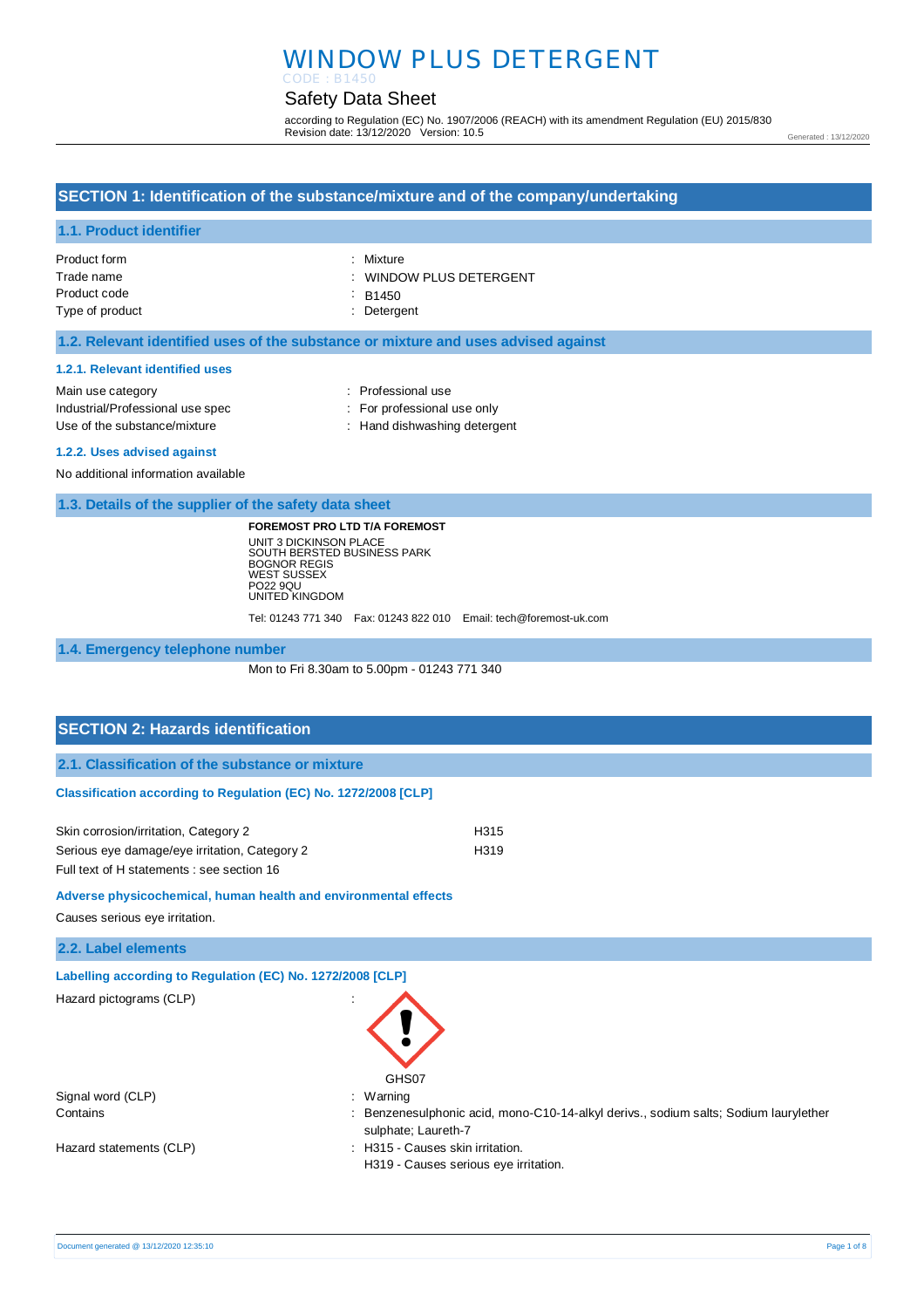according to Regulation (EC) No. 1907/2006 (REACH) with its amendment Regulation (EU) 2015/830

| Precautionary statements (CLP) | : P264 - Wash hands thoroughly after handling.                                       |
|--------------------------------|--------------------------------------------------------------------------------------|
|                                | P280 - Wear eye protection, protective gloves.                                       |
|                                | P302+P352 - IF ON SKIN: Wash with plenty of soap, water.                             |
|                                | P305+P351+P338 - IF IN EYES: Rinse cautiously with water for several minutes. Remove |
|                                | contact lenses, if present and easy to do. Continue rinsing.                         |
|                                | P337+P313 - If eye irritation persists: Get medical advice/attention.                |
|                                | P362+P364 - Take off contaminated clothing and wash it before reuse.                 |

### **2.3. Other hazards**

No additional information available

# **SECTION 3: Composition/information on ingredients**

### **3.1. Substances**

### Not applicable

# **3.2. Mixtures**

| <b>Name</b>                                                  | <b>Product identifier</b>                                                 | $\%$      | <b>Classification according to</b><br><b>Regulation (EC) No.</b><br>1272/2008 [CLP] |
|--------------------------------------------------------------|---------------------------------------------------------------------------|-----------|-------------------------------------------------------------------------------------|
| Benzenesulphonic acid, C10-13-alkyl derivs., sodium<br>salts | (CAS-No.) 68411-30-3<br>(EC-No.) 270-115-0<br>(REACH-no) 01-2119489428-22 | $10 - 15$ | Acute Tox. 4 (Oral), H302<br>Skin Irrit. 2, H315<br>Eye Dam. 1, H318                |
| Sodium laurylether sulphate                                  | (CAS-No.) 68891-38-3<br>(EC-No.) 500-234-8<br>(REACH-no) 01-2119488639-16 | $5 - 10$  | Eye Dam. 1, H318<br>Skin Irrit. 2. H315                                             |
| Laureth-7                                                    | (CAS-No.) 160901-19-9<br>(REACH-no) Exempt/Polymer                        | $1 - 5$   | Acute Tox. 4 (Oral), H302<br>Eye Dam. 1, H318                                       |

| <b>Specific concentration limits:</b> |                                                                           |                                                                           |
|---------------------------------------|---------------------------------------------------------------------------|---------------------------------------------------------------------------|
| l Name                                | <b>Product identifier</b>                                                 | <b>Specific concentration limits</b>                                      |
| Sodium laurylether sulphate<br>_      | (CAS-No.) 68891-38-3<br>(EC-No.) 500-234-8<br>(REACH-no) 01-2119488639-16 | $(5 ≤ C < 10)$ Eye Irrit. 2, H319<br>$(10 \leq C < 100)$ Eye Dam. 1, H318 |

Full text of H-statements: see section 16

| <b>SECTION 4: First aid measures</b>                                                                                                                                                                                                                                                                        |                                                                                                                                                                                                                                                                                              |  |  |
|-------------------------------------------------------------------------------------------------------------------------------------------------------------------------------------------------------------------------------------------------------------------------------------------------------------|----------------------------------------------------------------------------------------------------------------------------------------------------------------------------------------------------------------------------------------------------------------------------------------------|--|--|
| 4.1. Description of first aid measures                                                                                                                                                                                                                                                                      |                                                                                                                                                                                                                                                                                              |  |  |
| First-aid measures after inhalation<br>First-aid measures after skin contact<br>First-aid measures after eye contact                                                                                                                                                                                        | : Remove person to fresh air and keep comfortable for breathing.<br>: Wash skin with plenty of water.<br>: Rinse cautiously with water for several minutes. Remove contact lenses, if present and easy<br>to do. Continue rinsing. If eye irritation persists: Get medical advice/attention. |  |  |
| First-aid measures after ingestion<br>4.2. Most important symptoms and effects, both acute and delayed                                                                                                                                                                                                      | : Get immediate medical advice/attention.                                                                                                                                                                                                                                                    |  |  |
| Symptoms/effects after skin contact<br>Symptoms/effects after eye contact<br>Symptoms/effects after ingestion                                                                                                                                                                                               | $:$ Irritation.<br>$\therefore$ Eye irritation.<br>: May cause a light irritation of the linings of the mouth, throat, and gastrointestinal tract.                                                                                                                                           |  |  |
| $\mathbf{A}$ , $\mathbf{A}$ , $\mathbf{A}$ , $\mathbf{A}$ , $\mathbf{A}$ , $\mathbf{A}$ , $\mathbf{A}$ , $\mathbf{A}$ , $\mathbf{A}$ , $\mathbf{A}$ , $\mathbf{A}$ , $\mathbf{A}$ , $\mathbf{A}$ , $\mathbf{A}$ , $\mathbf{A}$ , $\mathbf{A}$ , $\mathbf{A}$ , $\mathbf{A}$ , $\mathbf{A}$ , $\mathbf{A}$ , | $\mathbf{H} = \mathbf{H} + \mathbf{H}$ , and the set of the set of the set of the set of the set of the set of the set of the set of the set of the set of the set of the set of the set of the set of the set of the set of the set of the s                                                |  |  |

#### **4.3. Indication of any immediate medical attention and special treatment needed**

Treat symptomatically.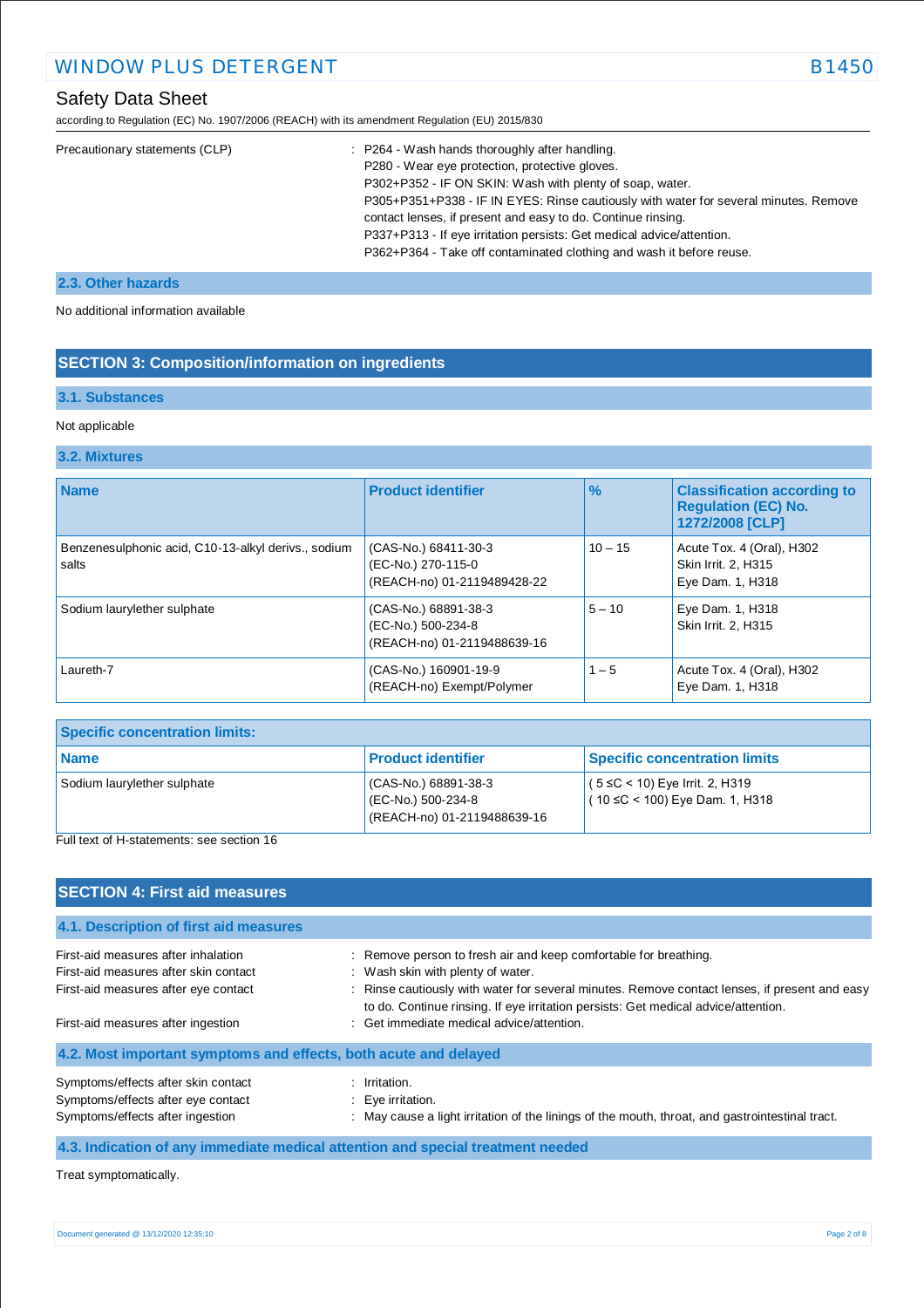# WINDOW PLUS DETERGENT B1450

# Safety Data Sheet

according to Regulation (EC) No. 1907/2006 (REACH) with its amendment Regulation (EU) 2015/830

| <b>SECTION 5: Firefighting measures</b>                    |                                                                                                                                             |  |  |
|------------------------------------------------------------|---------------------------------------------------------------------------------------------------------------------------------------------|--|--|
| 5.1. Extinguishing media                                   |                                                                                                                                             |  |  |
| Suitable extinguishing media                               | : Water spray. Dry powder. Foam. Carbon dioxide.                                                                                            |  |  |
| 5.2. Special hazards arising from the substance or mixture |                                                                                                                                             |  |  |
| Hazardous decomposition products in case of fire           | : Toxic fumes may be released.                                                                                                              |  |  |
| 5.3. Advice for firefighters                               |                                                                                                                                             |  |  |
| Protection during firefighting                             | : Do not attempt to take action without suitable protective equipment. Self-contained<br>breathing apparatus. Complete protective clothing. |  |  |

| <b>SECTION 6: Accidental release measures</b>                            |                                                                                                                                                                |  |
|--------------------------------------------------------------------------|----------------------------------------------------------------------------------------------------------------------------------------------------------------|--|
| 6.1. Personal precautions, protective equipment and emergency procedures |                                                                                                                                                                |  |
| 6.1.1. For non-emergency personnel<br>Emergency procedures               | : Ventilate spillage area. Avoid contact with skin and eyes.                                                                                                   |  |
| 6.1.2. For emergency responders                                          |                                                                                                                                                                |  |
| Protective equipment                                                     | : Do not attempt to take action without suitable protective equipment. For further information<br>refer to section 8: "Exposure controls/personal protection". |  |
| <b>6.2. Environmental precautions</b>                                    |                                                                                                                                                                |  |
| Avoid release to the environment.                                        |                                                                                                                                                                |  |
| 6.3. Methods and material for containment and cleaning up                |                                                                                                                                                                |  |
| Mathada far alaaning un                                                  | . Toke un liquid anill into observent moterial                                                                                                                 |  |

| Methods for cleaning up          | : Take up liquid spill into absorbent material.               |
|----------------------------------|---------------------------------------------------------------|
| Other information                | Dispose of materials or solid residues at an authorized site. |
| 6.4. Reference to other sections |                                                               |

For further information refer to section 13.

| <b>SECTION 7: Handling and storage</b>                            |                                                                                                                         |  |
|-------------------------------------------------------------------|-------------------------------------------------------------------------------------------------------------------------|--|
| 7.1. Precautions for safe handling                                |                                                                                                                         |  |
| Precautions for safe handling                                     | : Ensure good ventilation of the work station. Avoid contact with skin and eyes. Wear<br>personal protective equipment. |  |
| Hygiene measures                                                  | : Do not eat, drink or smoke when using this product. Always wash hands after handling the<br>product.                  |  |
| 7.2. Conditions for safe storage, including any incompatibilities |                                                                                                                         |  |
| Storage conditions                                                | : Store in a well-ventilated place. Keep cool.                                                                          |  |
| 7.3. Specific end use(s)                                          |                                                                                                                         |  |

No additional information available

# **SECTION 8: Exposure controls/personal protection**

**8.1. Control parameters**

### **8.1.1 National occupational exposure and biological limit values**

No additional information available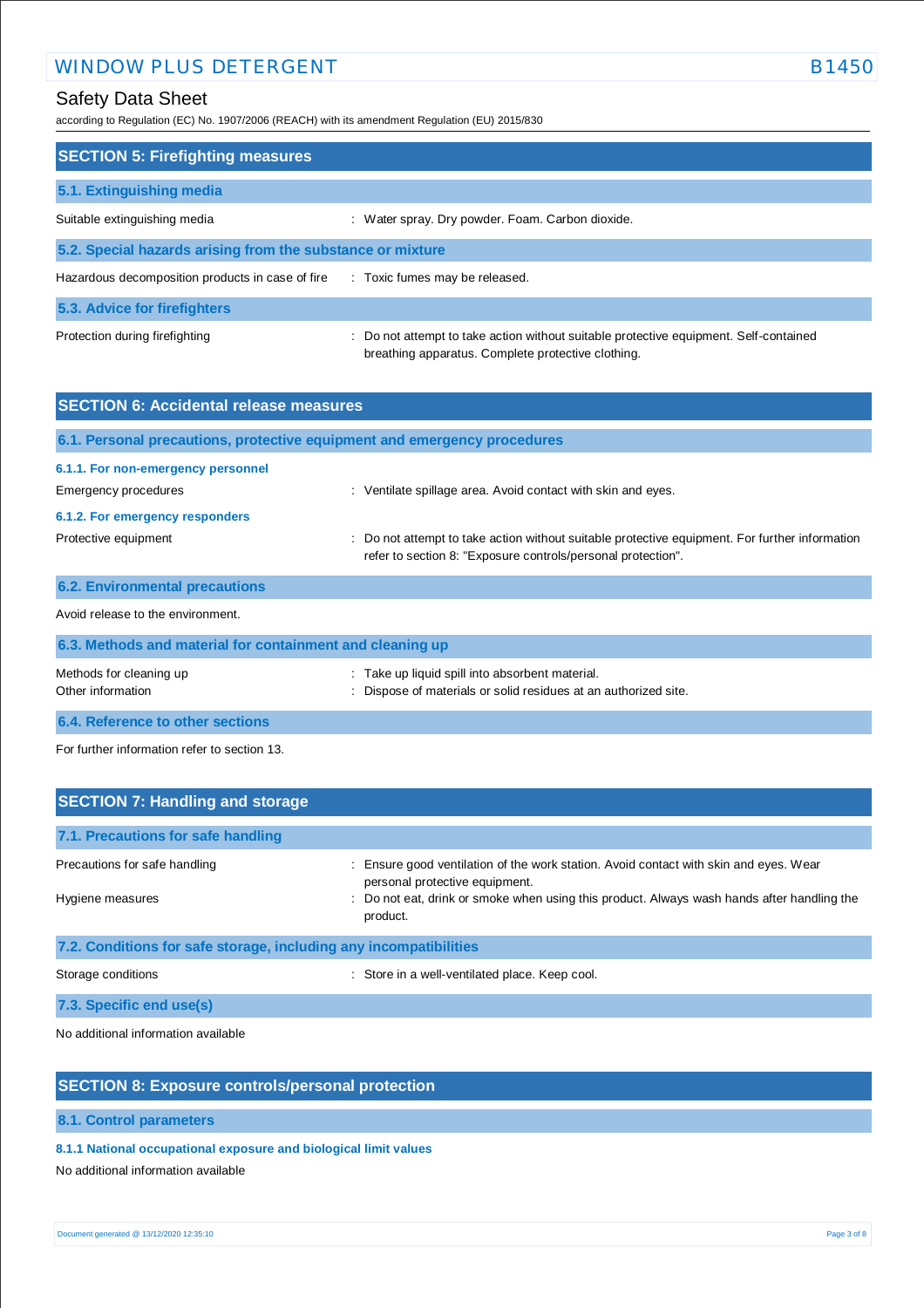according to Regulation (EC) No. 1907/2006 (REACH) with its amendment Regulation (EU) 2015/830

#### **8.1.2. Recommended monitoring procedures**

No additional information available

#### **8.1.3. Air contaminants formed**

No additional information available

#### **8.1.4. DNEL and PNEC**

No additional information available

#### **8.1.5. Control banding**

No additional information available

#### **8.2. Exposure controls**

#### **8.2.1. Appropriate engineering controls**

#### **Appropriate engineering controls:**

Ensure good ventilation of the work station.

#### **8.2.2. Personal protection equipment**

**Personal protective equipment symbol(s):**



#### **8.2.2.1. Eye and face protection**

| Eye protection:        |  |
|------------------------|--|
| Safety glasses. EN 166 |  |
|                        |  |

#### **8.2.2.2. Skin protection**

**Skin and body protection:**

Not required for normal conditions of use

#### **Hand protection:**

Chemical resistant gloves (according to European standard EN 374 or equivalent). Nitrile rubber gloves

#### **Other skin protection**

#### **Materials for protective clothing:**

Not required for normal conditions of use

#### **8.2.2.3. Respiratory protection**

#### **Respiratory protection:**

Not required for normal conditions of use

### **8.2.2.4. Thermal hazards**

No additional information available

### **8.2.3. Environmental exposure controls**

#### **Environmental exposure controls:**

Avoid release to the environment.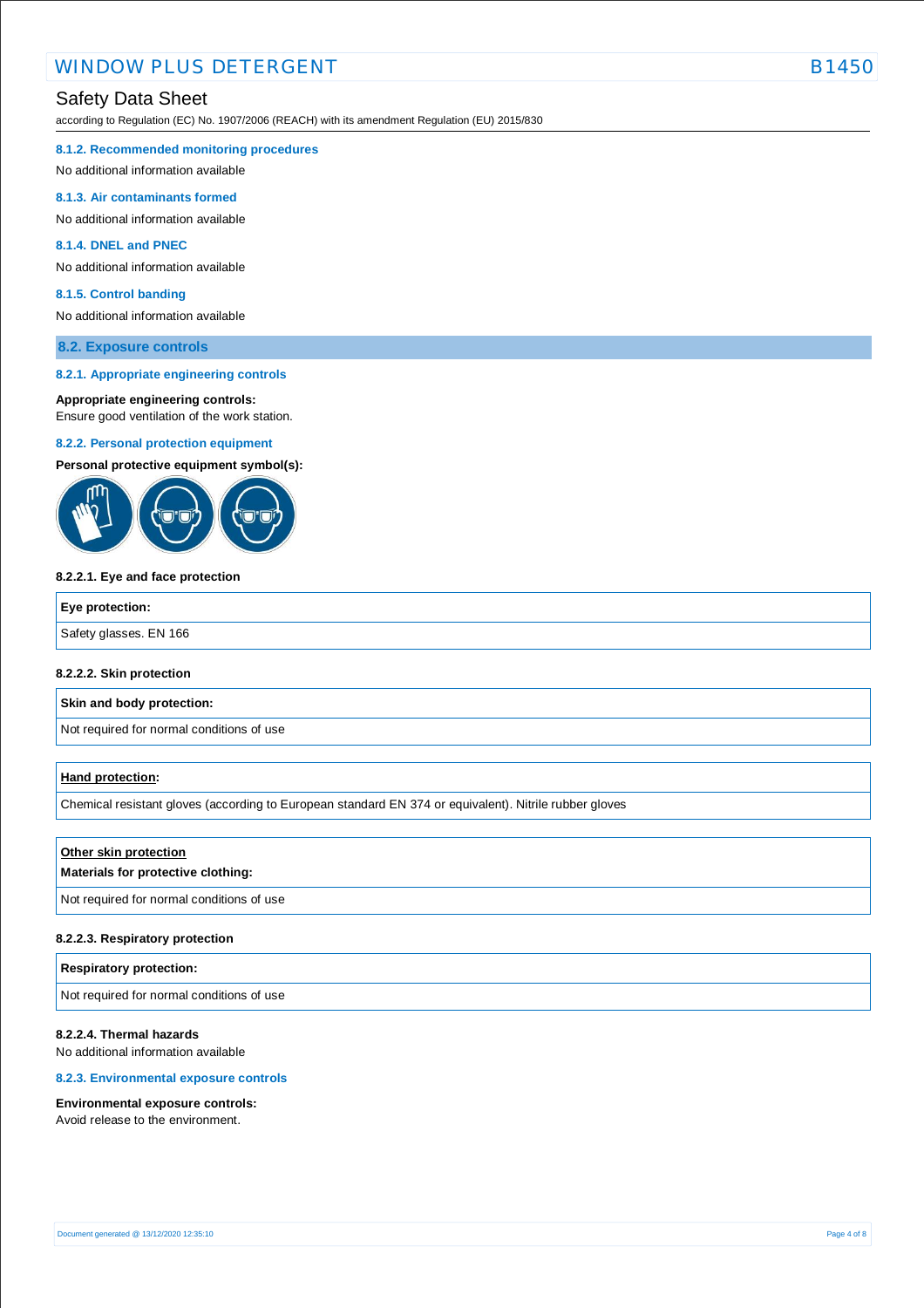according to Regulation (EC) No. 1907/2006 (REACH) with its amendment Regulation (EU) 2015/830

| <b>SECTION 9: Physical and chemical properties</b>         |                    |  |
|------------------------------------------------------------|--------------------|--|
| 9.1. Information on basic physical and chemical properties |                    |  |
| Physical state                                             | Liquid<br>÷        |  |
| Appearance                                                 | Mobile liquid.     |  |
| Colour                                                     | Green.             |  |
| Odour                                                      | odourless.         |  |
| Odour threshold                                            | No data available  |  |
| рH                                                         | 5                  |  |
| Relative evaporation rate (butylacetate=1)                 | No data available  |  |
| Melting point                                              | Not applicable     |  |
| Freezing point                                             | No data available  |  |
| Boiling point                                              | $\geq 100$ °C<br>٠ |  |
| Flash point                                                | No data available  |  |
| Auto-ignition temperature                                  | No data available  |  |
| Decomposition temperature                                  | No data available  |  |
| Flammability (solid, gas)                                  | Not applicable     |  |
| Vapour pressure                                            | No data available  |  |
| Relative vapour density at 20 °C                           | No data available  |  |
| Relative density                                           | 1.02               |  |
| Solubility                                                 | Soluble in water.  |  |
| Partition coefficient n-octanol/water (Log Pow)            | No data available  |  |
| Viscosity, kinematic                                       | No data available  |  |
| Viscosity, dynamic                                         | No data available  |  |
| Explosive properties                                       | No data available  |  |
| Oxidising properties                                       | No data available  |  |
| Explosive limits                                           | No data available  |  |

### **9.2. Other information**

No additional information available

# **SECTION 10: Stability and reactivity**

#### **10.1. Reactivity**

The product is non-reactive under normal conditions of use, storage and transport.

#### **10.2. Chemical stability**

Stable under normal conditions.

**10.3. Possibility of hazardous reactions**

No dangerous reactions known under normal conditions of use.

**10.4. Conditions to avoid**

None under recommended storage and handling conditions (see section 7).

**10.5. Incompatible materials**

None under normal use.

**10.6. Hazardous decomposition products**

Under normal conditions of storage and use, hazardous decomposition products should not be produced.

# **SECTION 11: Toxicological information**

### **11.1 Information on toxicological effects**

Acute toxicity (oral) **Example 2** Constant Acute toxicity (oral) Acute toxicity (dermal) **Example 2** Contract 2 Contract 2 Contract 2 Contract 2 Contract 2 Contract 2 Contract 2 Contract 2 Contract 2 Contract 2 Contract 2 Contract 2 Contract 2 Contract 2 Contract 2 Contract 2 Contract 2

Document generated @ 13/12/2020 12:35:10 Page 5 of 8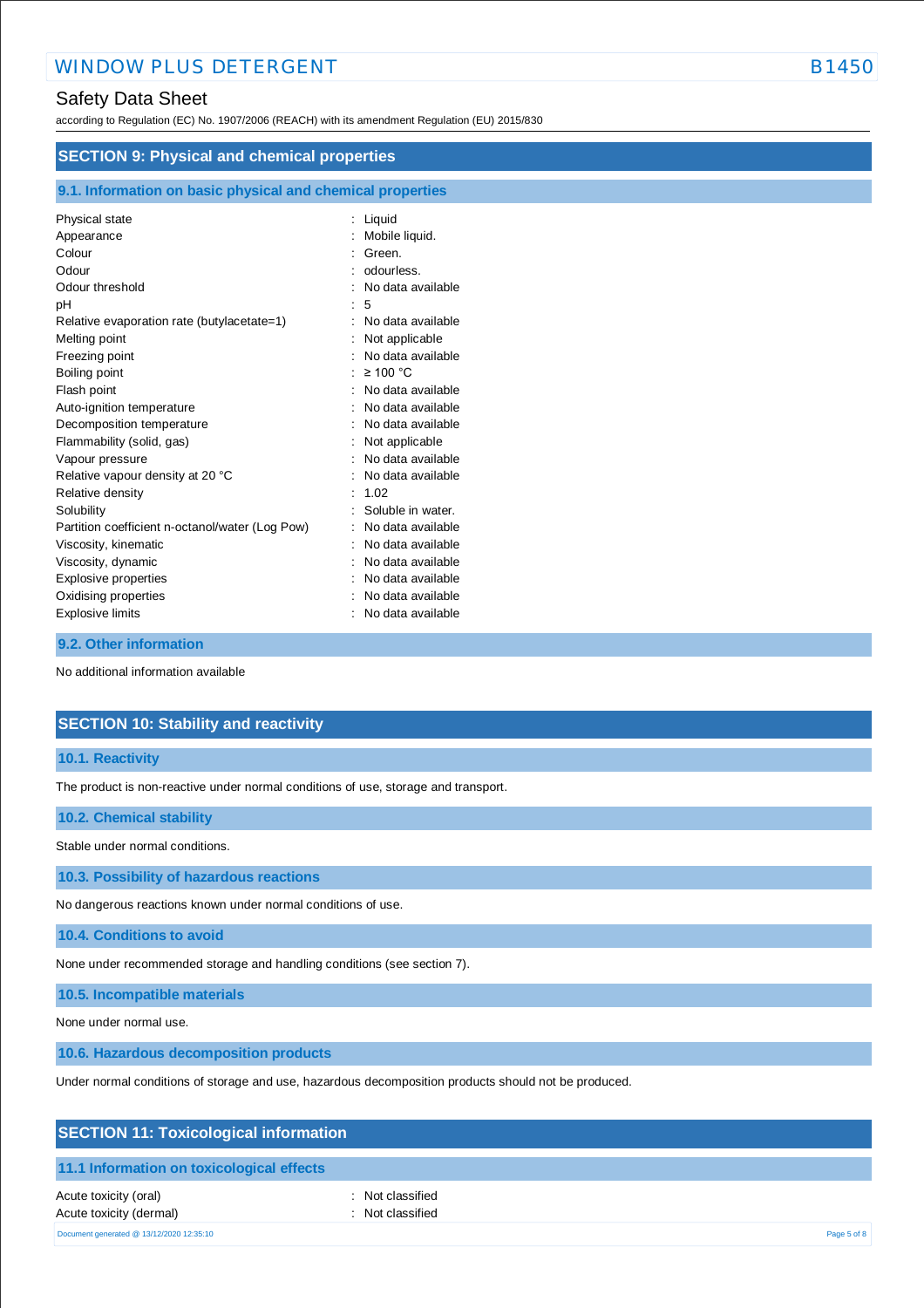according to Regulation (EC) No. 1907/2006 (REACH) with its amendment Regulation (EU) 2015/830

| Acute toxicity (inhalation)       | : Not classified                              |
|-----------------------------------|-----------------------------------------------|
| Skin corrosion/irritation         | $\therefore$ Causes skin irritation.<br>pH: 5 |
| Serious eye damage/irritation     | : Causes serious eye irritation.<br>pH: 5     |
| Respiratory or skin sensitisation | : Not classified                              |
| Germ cell mutagenicity            | : Not classified                              |
| Carcinogenicity                   | : Not classified                              |
| Reproductive toxicity             | Not classified                                |
| STOT-single exposure              | : Not classified                              |
| STOT-repeated exposure            | : Not classified                              |
| Aspiration hazard                 | : Not classified                              |

| <b>SECTION 12: Ecological information</b>                              |                                                                                                                            |
|------------------------------------------------------------------------|----------------------------------------------------------------------------------------------------------------------------|
| 12.1. Toxicity                                                         |                                                                                                                            |
| Ecology - general                                                      | : The product is not considered harmful to aquatic organisms nor to cause long-term adverse<br>effects in the environment. |
| Hazardous to the aquatic environment, short-term<br>(acute)            | : Not classified                                                                                                           |
| Hazardous to the aquatic environment, long-term<br>(chronic)           | : Not classified                                                                                                           |
| Benzenesulphonic acid, C10-13-alkyl derivs., sodium salts (68411-30-3) |                                                                                                                            |
| LC50 - Fish [1]                                                        | $1.67$ mg/l                                                                                                                |

| $ $ LC50 - Fish [1]                | $1.67$ mg/l        |
|------------------------------------|--------------------|
| EC50 - Other aquatic organisms [1] | 2.9 mg/l waterflea |
| EC50 - Other aquatic organisms [2] | 127.9 mg/l         |

| Laureth-7 (160901-19-9)            |                    |
|------------------------------------|--------------------|
| LC50 - Other aquatic organisms [1] | $> 1(1 - 10)$ mg/l |
| EC50 - Crustacea [1]               | $> 1(1 - 10)$ mg/l |
| $Erc50$ algae                      | $> 1(1 - 10)$ mg/l |

# **12.2. Persistence and degradability**

No additional information available

| 12.3. Bioaccumulative potential                                        |  |
|------------------------------------------------------------------------|--|
| Benzenesulphonic acid, C10-13-alkyl derivs., sodium salts (68411-30-3) |  |
| 3.32<br>Partition coefficient n-octanol/water (Log Pow)                |  |
| 12.4. Mobility in soil                                                 |  |
| No additional information available                                    |  |
| 12.5. Results of PBT and vPvB assessment                               |  |
| No additional information available                                    |  |
| 12.6. Other adverse effects                                            |  |

### No additional information available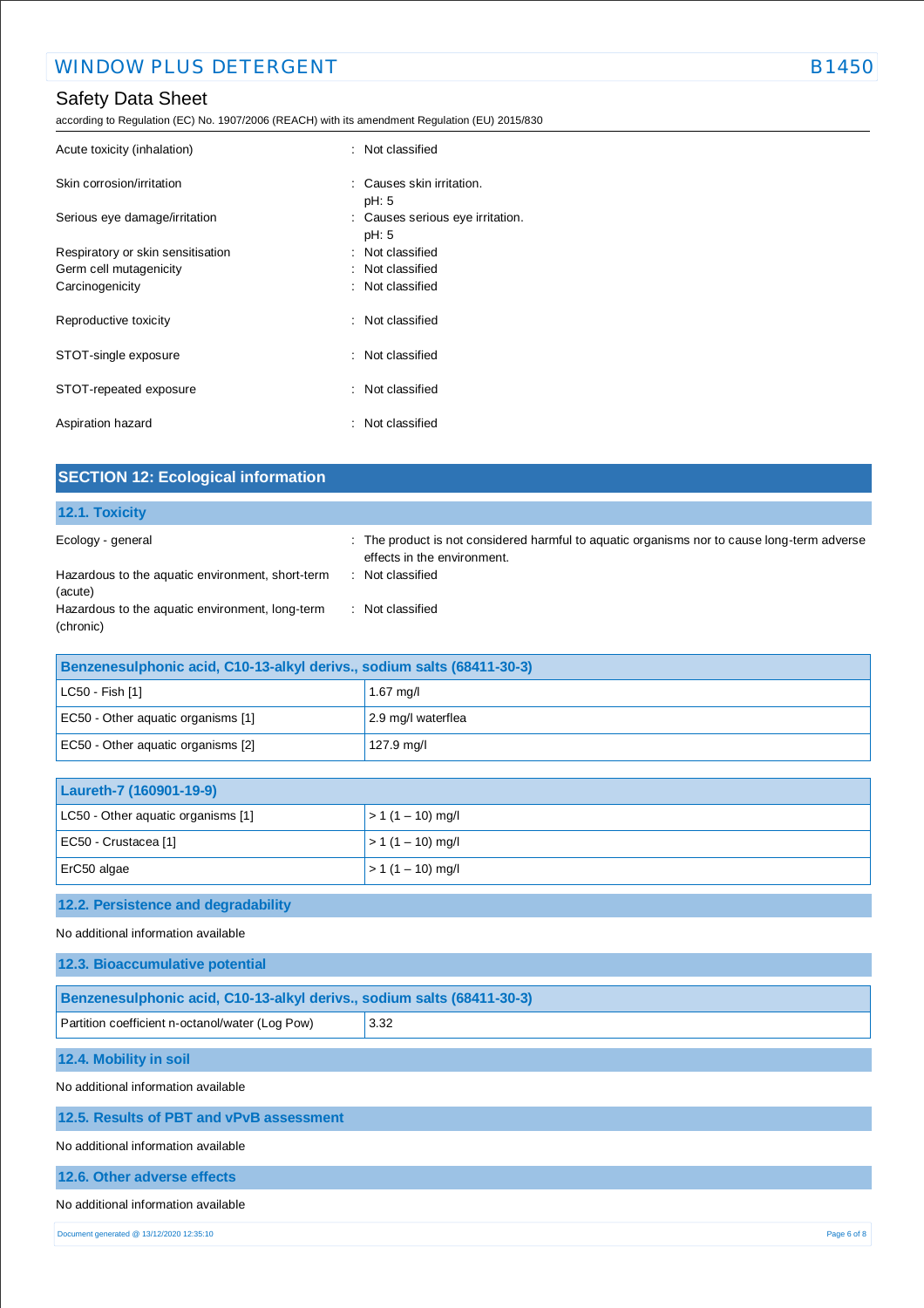# WINDOW PLUS DETERGENT EXAMPLE AND THE RESERVE B1450

# Safety Data Sheet

according to Regulation (EC) No. 1907/2006 (REACH) with its amendment Regulation (EU) 2015/830

### **SECTION 13: Disposal considerations**

#### **13.1. Waste treatment methods**

Waste treatment methods : Dispose of contents/container in accordance with licensed collector's sorting instructions.

### **SECTION 14: Transport information**

In accordance with ADR / IMDG / IATA

| 14.1 UN number                                                                                                                                         |                                                                          |
|--------------------------------------------------------------------------------------------------------------------------------------------------------|--------------------------------------------------------------------------|
| UN-No. (ADR)<br>UN-No. (IMDG)<br>UN-No. (IATA)                                                                                                         | Not applicable<br>Not applicable<br>Not applicable                       |
| 14.2. UN proper shipping name                                                                                                                          |                                                                          |
| Proper Shipping Name (ADR)<br>Proper Shipping Name (IMDG)<br>Proper Shipping Name (IATA)                                                               | Not applicable<br>Not applicable<br>: Not applicable                     |
| 14.3. Transport hazard class(es)                                                                                                                       |                                                                          |
| <b>ADR</b><br>Transport hazard class(es) (ADR)<br><b>IMDG</b><br>Transport hazard class(es) (IMDG)<br><b>IATA</b><br>Transport hazard class(es) (IATA) | : Not applicable<br>Not applicable<br>: Not applicable                   |
| 14.4. Packing group                                                                                                                                    |                                                                          |
| Packing group (ADR)<br>Packing group (IMDG)<br>Packing group (IATA)                                                                                    | Not applicable<br>Not applicable<br>: Not applicable                     |
| <b>14.5. Environmental hazards</b>                                                                                                                     |                                                                          |
| Dangerous for the environment<br>Marine pollutant<br>Other information                                                                                 | No<br>÷<br>÷<br><b>No</b><br>No supplementary information available<br>÷ |
| 14.6. Special precautions for user                                                                                                                     |                                                                          |
| <b>Overland transport</b><br>No data available<br><b>Transport by sea</b><br>No data available<br>Air transport<br>No data available                   |                                                                          |

**14.7. Transport in bulk according to Annex II of Marpol and the IBC Code**

Not applicable